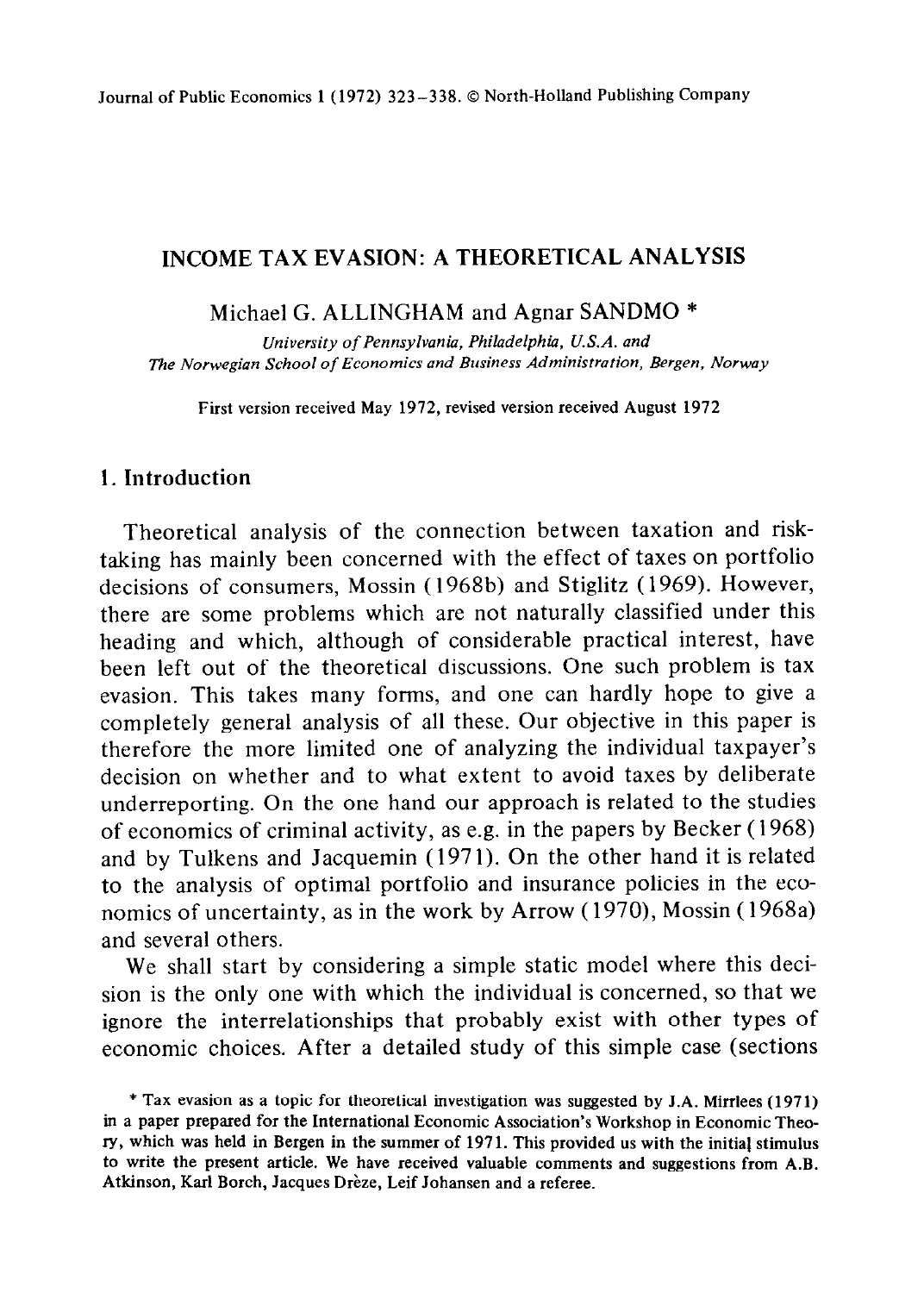2-4) we.proceed with an analysis of the dynamic case where the individual has to make a sequence of tax declaration decisions (section 5). We conclude (section 6) with an informal discussion of some further problems in this field, including the optimal design of tax systems.

## 2. **The nature of the optimum**

The tax declaration decision is a decision under uncertainty. The reason for this is that failure to report one's full income to the tax authorities does not automatically provoke a reaction in the form of a penalty. The taxpayer has the choice between two main strategies: (1) He may declare his actual income. (2) He may declare less than his actual income. If he chooses the latter strategy his payoff will depend on whether or not he is investigated by the tax authorities. If he is not, he is clearly better off than under strategy (1). If he is, he is worse off. The choice of a strategy is therefore a non-trivial one.

We shall assume that the tax-payer's behaviour conforms to the Von Neumann-Morgenstern axioms for behaviour under uncertainty. His cardinal utility function has income as its only argument; this must be understood as the indirect utility function with constant prices. Marginal utility will be assumed to be everywhere positive and strictly decreasing, so that the individual is risk averse.

Actual income, *W,* is exogenously given and is known by the taxpayer but not by the government's tax collector.1 Tax is levied at a constant rate,  $\theta$ , on declared income, X, which is the taxpayer's decision variable. However, with some probability  $p$  the taxpayer will be subjected to investigation by the tax authorities, who will then get to know the exact amount of his actual income. It this happens the taxpayer will have to pay tax on the undeclared amount, *W-X,* at a penalty rate  $\pi$  which is higher than  $\theta$ .

This formal representation of the taxpayer's choice situation is in some ways a significant simplification of his real world situation; in particular, the present formulation ignores some of the uncertainty elements. First, it abstracts from the fact that the tax laws to some

<sup>&</sup>lt;sup>1</sup> The analysis would be essentially unchanged if we were to assume (more realistically) that a part of the actual income were known by the government. Clearly, it would never pay to try to avoid taxes on that part, so the analysis would then be valid for that part of actual income which is unknown by the government.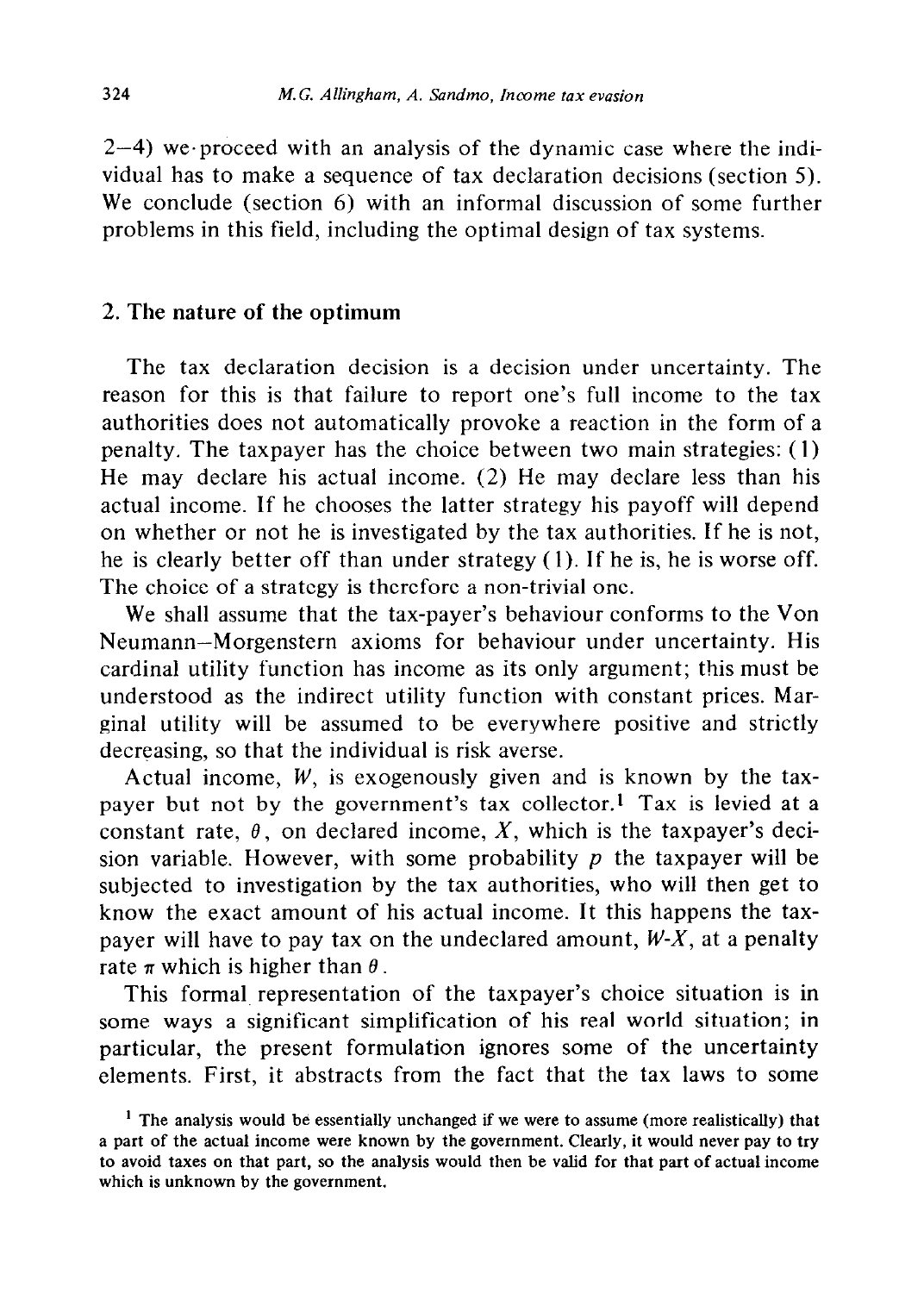extent leave it to the discretion of the courts to determine whether the penalty will be of the type discussed here or take the form of a jail sentence; it may also be a combination of both. Second, even if jail is not an alternative, the penalty rate  $\theta$  may itself be uncertain from the point of view of the taxpayer. Even though we ignore these points, we hope to have retained enough of the structure of the problem to make the theoretical analysis worthwhile.

The taxpayer will now choose  $X$  so as to maximize

$$
E[U] = (1-p)U(W - \theta X) + pU(W - \theta X - \pi(W - X)). \tag{1}
$$

For notational convenience we define

$$
Y = W - \theta X ,
$$
  
\n
$$
Z = W - \theta X - \pi (W - X) .
$$
\n(2)

The first-order condition for an interior maximum of (1) can then be written as

$$
-\theta(1-p) U'(Y) - (\theta - \pi) p U'(Z) = 0.
$$
 (3)

The second-order condition

$$
D = \theta^2 (1 - p) U''(Y) + (\theta - \pi)^2 p U''(Z) , \qquad (4)
$$

is satisfied by the assumption of concavity of the utility function.

In this analysis the conditions for an interior maximum to exist are of particular importance. Clearly, it cannot be assumed a priori that  $0 <$  $X \leq W$ , because whether or not this will be true, should depend on the values of the parameters. To see what conditions on parameter values are required for an interior solution we evaluate expected utility at  $X =$ 0 and  $X = W$ . Since expected marginal utility is decreasing with X, we must have that

$$
\frac{\partial E[U]}{\partial X}\bigg|_{X=0} = -\theta(1-p)U'(W) - (\theta - \pi)pU'(W(1-\pi)) > 0 \tag{5}
$$

and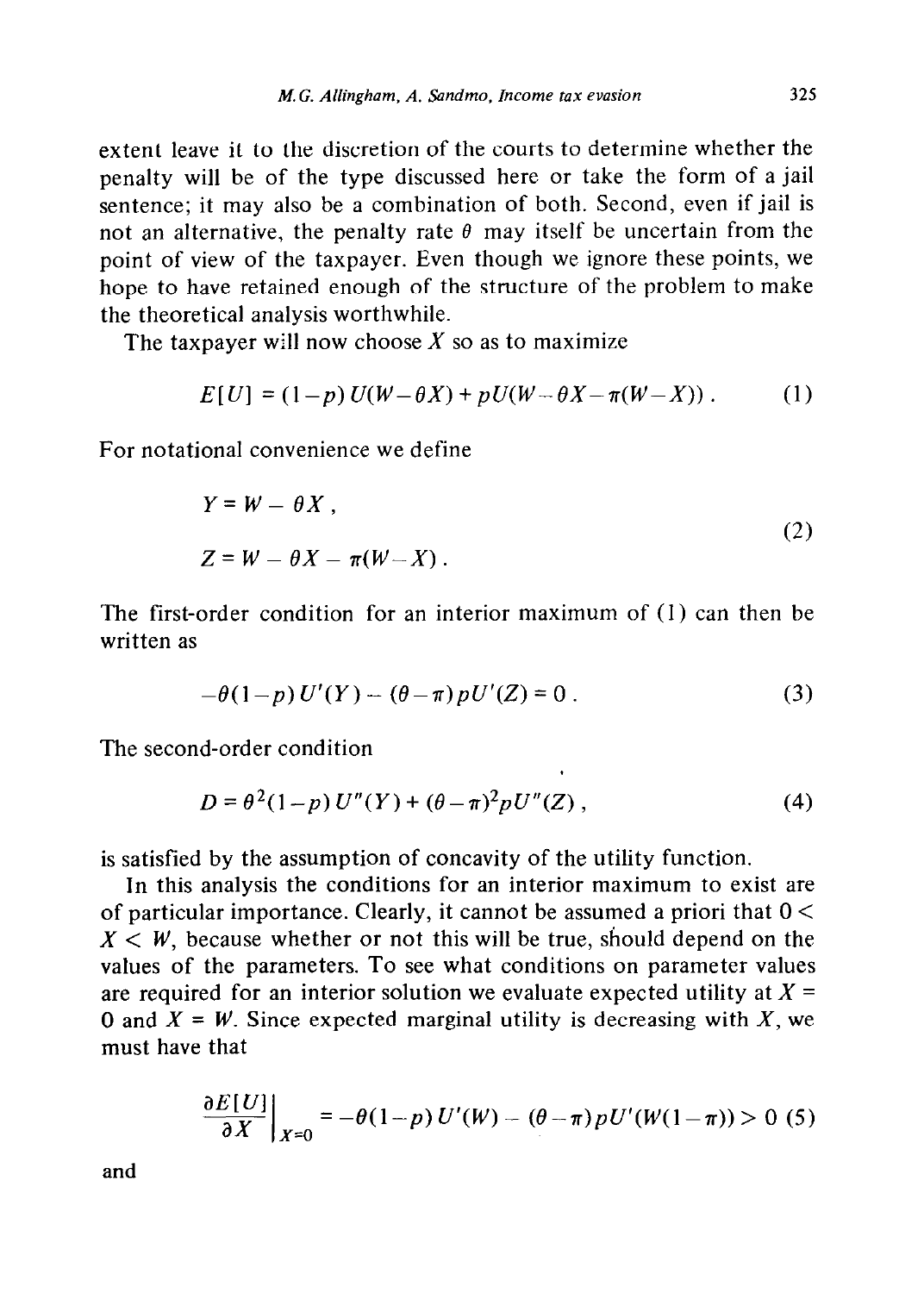$$
\frac{\partial E[U]}{\partial X}\bigg|_{X=W} = -\theta(1-p)U'(W(1-\theta)) - (\theta-\pi)pU'(W(1-\theta)) < 0. \tag{6}
$$

These conditions can be rewritten as

$$
p\pi > \theta \left[ p + (1-p) \frac{U'(W)}{U'(W(1-\theta))} \right],
$$
 (5')

$$
p\pi < \theta \tag{6'}
$$

(6') implies that the taxpayer will declare less than his actual income if the expected tax payment on undeclared income is less than the regular rate. Since the bracketed factor in (5') is obviously positive and less than one, the two conditions do give us a set of positive parameter values which will guarantee an interior solution. It is with such solutions that we shall be concerned in later selections.

This is a very simple theory, and it may perhaps be criticized for giving too little attention to nonpecuniary factors in the taxpayer's decision on whether or not to evade taxes. It need hardly be stressed that in addition to the income loss there may be other factors affecting utility if one's attempt at tax evasion is detected. These factors may perhaps be summarily characterized as affecting adversely one's reputation as a citizen of the community; we may represent this by an additional variable, s, in the utility function. We now write expected utility as

$$
E[U] = (1-p)U(Y, s_0) + pU(Z, s_1).
$$
 (7)

Thus, the variable s takes on different values according to what state of the world obtains (whether or not the evasion is detected). As a convention we assume  $U(Y, s_0) > U(Y, s_1)$ . The first-order condition is then

$$
-\theta(1-p) U_1(Y, s_0) - (\theta - \pi) p U_1(Z, s_1) = 0 , \qquad (8)
$$

where  $U_1$  now denotes the derivative of U with respect to the income variable. Of special interest is now the condition on parameter values which must hold for  $X \leq W$ . Proceeding as in the cases studied above we obtain this condition as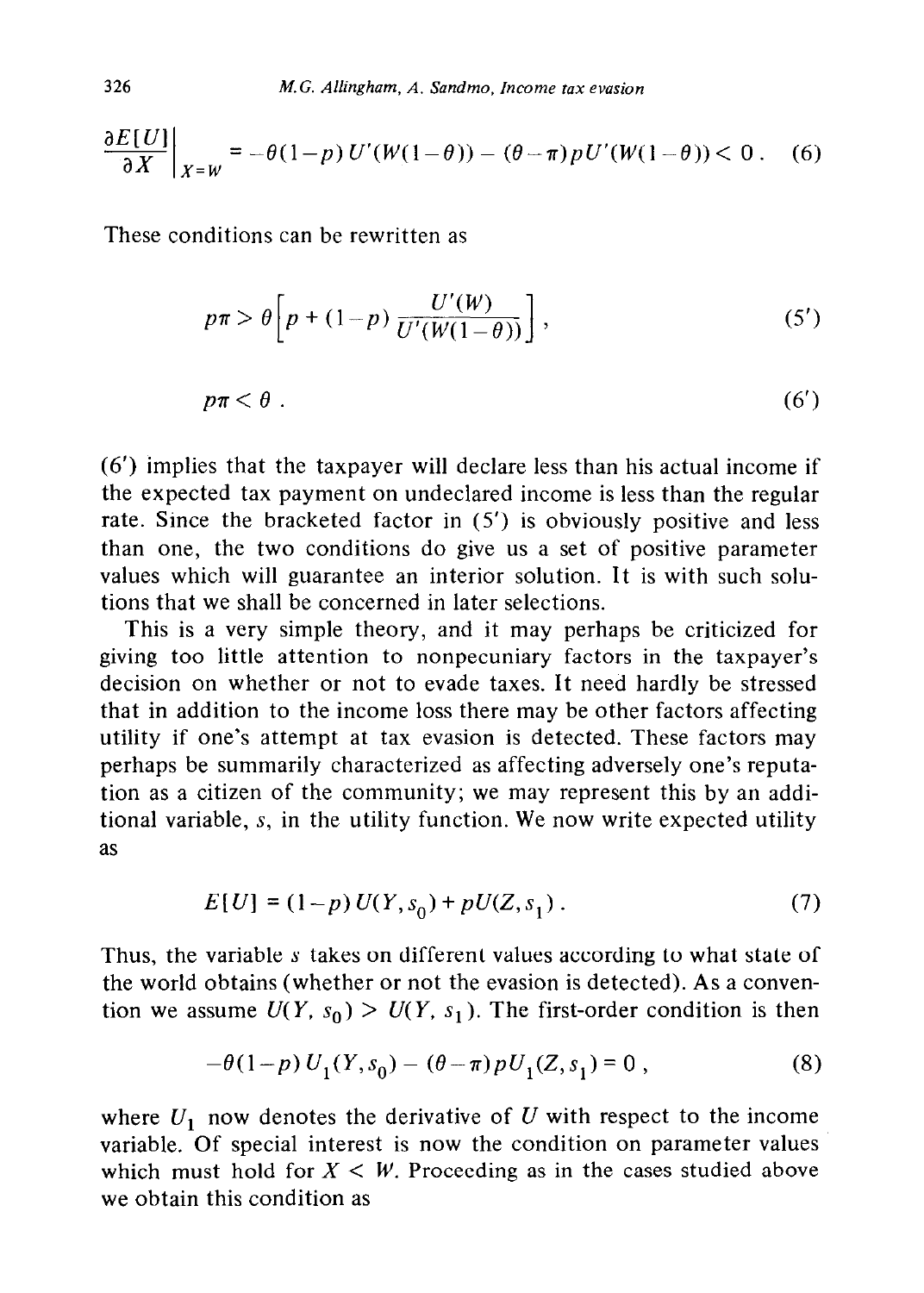$$
p\pi < \theta \left[ p + (1-p) \frac{U_1(W(1-\theta), s_0)}{U_1(W(1-\theta), s_1)} \right]. \tag{9}
$$

Observe first that (9) reduces to (6') if  $U_1(W(1 - \theta), s_0) = U_1(W(1 - \theta))$  $\theta$ ),  $s_1$ ), so that a change in the state variable leaves the *marginal* utility of income unaffected. The most natural assumption is perhaps  $U_1(W(1))$  $(-\theta)$ ,  $s_0$   $\lt U_1(W(1-\theta), s_1)$ ; a better reputation decreases the marginal utility of income so that "reputation" and income are substitutes in the cardinal sense. This would make the expression in brackets in (9) less than one and the right-hand side of the inequality less than  $\theta$ , so that the condition for "profitable" tax evasion would become stricter. Depending on the value of  $U_1(W(1 - \theta), s_0)/U_1(W(1 - \theta), s_1)$ , one might observe different "break-even" values of the parameters for different taxpayers.<sup>2</sup>

## 3. **Comparative static results**

We shall now examine the way in which reported income depends on the parameters of the model,  $W, \theta, \pi$  and p. We shall do this using the simpler of the two models above, in which the only argument in the taxpayer's utility function is his net income. This does represent some simplification of the argument compared to the alternative model, in so far as the various derivatives with respect to income will depend upon the value of s. The reader will notice that some but not all of our results are affected by this simplification. Moreover, if the reader is prepared to accept the view that the influence on e.g. the relative risk aversion function of a change in s is insignificant compared to the effect of a change in income, then the results reported here can be seen as approximative results for the more complicated model.

We shall make use of the well-known Arrow-Pratt risk aversion measures to evaluate our results. These are the absolute and the relative risk aversion functions, defined as

$$
R_A(Y) = -\frac{U''(Y)}{U'(Y)}, \qquad R_R(Y) = -\frac{U''(Y)Y}{U'(Y)}, \qquad (10)
$$

<sup>2</sup> One should be aware that in a cross-section of taxpayers  $\theta$  and  $\pi$  might also vary consider**ably if they are interpreted as** *marginal* **tax rates. One might also expect the subjective assessment of the probability of detection to differ a lot between taxpayers.**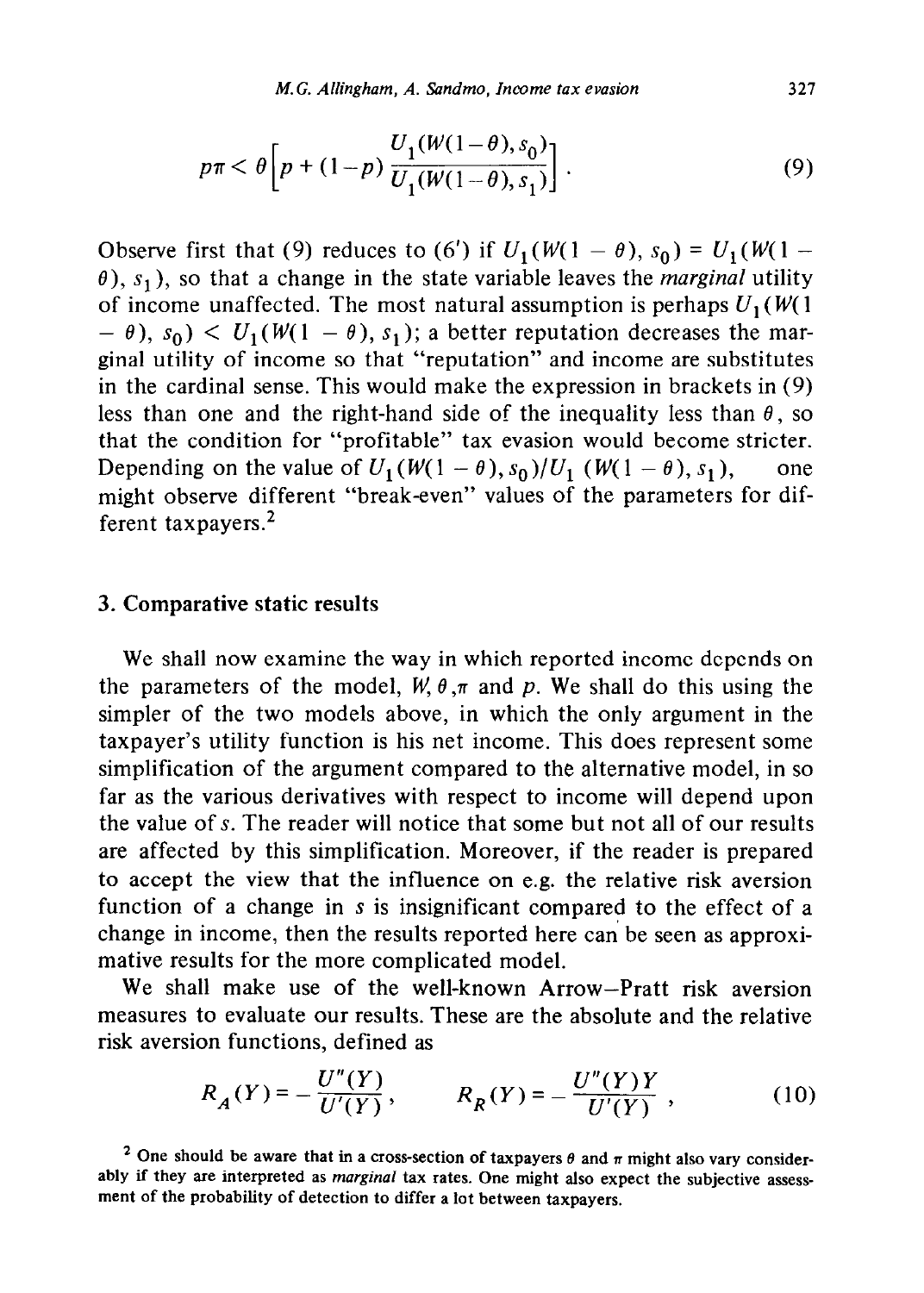respectively. (The functions could of course equally well have been written with  $Z$  or any income variable as the argument.)

There seems to be a general presumption that absolute risk aversion is decreasing with income; the case of relative risk aversion is more complicated, and we shall not commit ourselves to any specific hypothesis as to its shape.<sup>3</sup> Differentiating (3) with respect to *W* and solving for  $\partial X/\partial W$ , we obtain

$$
\frac{\partial X}{\partial W} = \frac{1}{D} \bigg[ \theta(1-p) U''(Y) + (\theta - \pi)(1-\pi) p U''(Z) \bigg]. \tag{11}
$$

Substituting from (3) we can rewrite this as

$$
\frac{\partial X}{\partial W} = -\frac{1}{D} \theta(1-p) U'(Y) \left[ -\frac{U''(Y)}{U'(Y)} + (1-\pi) \frac{U''(Z)}{U'(Z)} \right]
$$

or, using (IO),

$$
\frac{\partial X}{\partial W} = -\frac{1}{D} \theta (1 - p) U'(Y) [R_A(Y) - (1 - \pi) R_A(Z)] \,. \tag{12}
$$

On the assumption of decreasing absolute risk aversion  $R_A(Y) < R_A(Z)$ . However, the sign of the bracketed expression depends on the value of  $\pi$ . Only in the case of  $\pi \geq 1$  can we conclude that the derivative is unambigously positive.

It is perhaps of somewhat greater interest to study the sign of the derivative  $\partial (X/W)/\partial W$ ; i.e. how does the fraction of actual income declared vary as actual income changes? Since we have that

$$
\frac{\partial (X/W)}{\partial W} = \frac{1}{W^2} \left( \frac{\partial X}{\partial W} W - X \right),
$$

we can substitute from (11) and (4) to obtain

**3 For a lucid discussion of these measures see Arrow (1970). They have been used in the analysis of taxation and risk-taking by Mossin (1968b) and Stiglitz (1969).**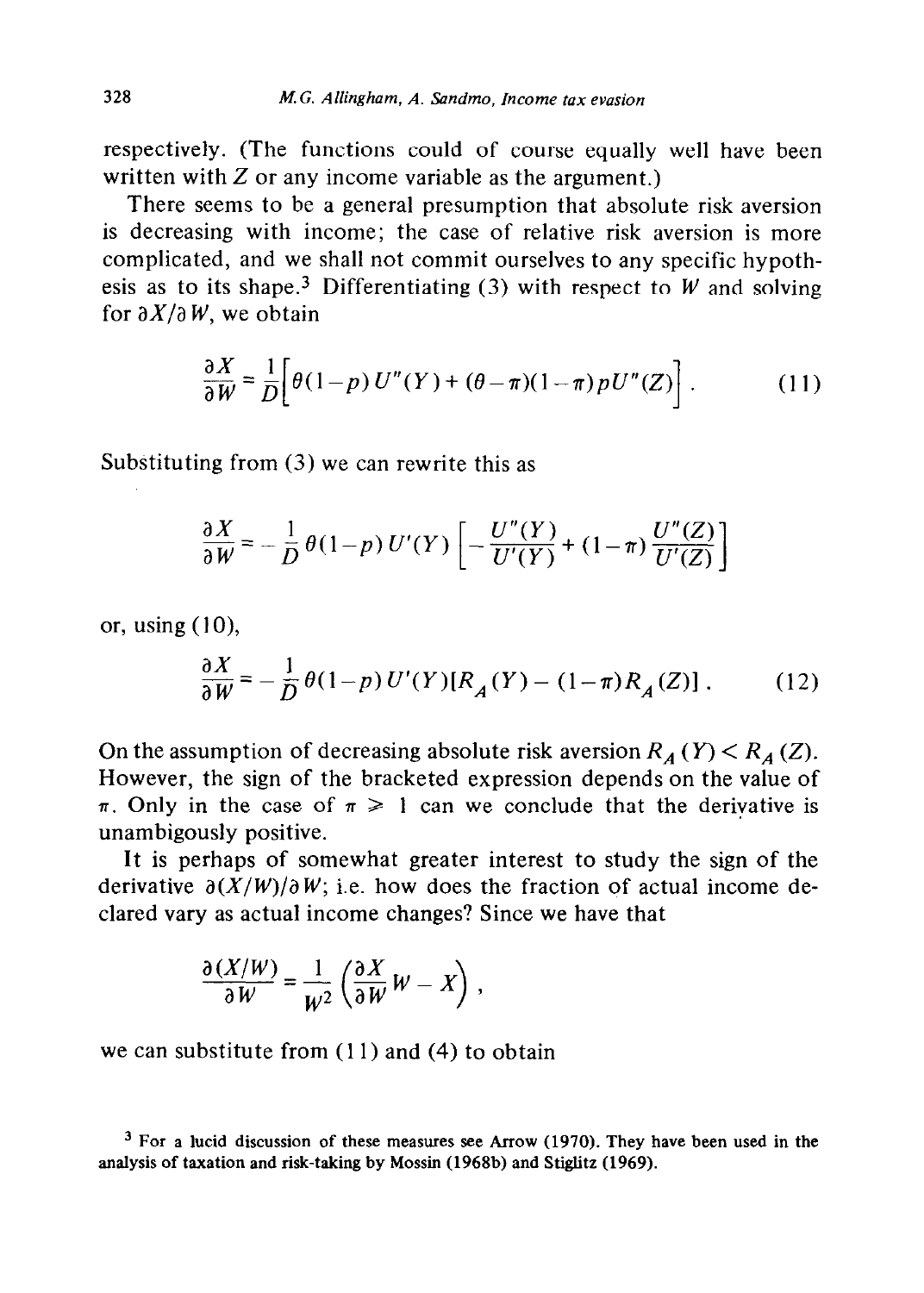*M.G. Allingham, A.* **Sandmo,** *Income tax evasion 329* 

$$
\frac{\partial (X/W)}{\partial W} = \frac{1}{W^2} \frac{1}{D} \left[ \theta (1-p) U''(Y) W + (\theta - \pi)(1 - \pi) p U''(Z) W - \theta^2 (1 - p) U''(Y) X - (\theta - \pi)^2 p U''(Z) X \right].
$$

Collecting terms and substituting from (2) we can write

$$
\frac{\partial (X/W)}{\partial W} = \frac{1}{W^2} \frac{1}{D} \left[ \theta(1-p) \, U''(Y) \, Y + (\theta-\pi) \, p U''(Z) Z \right] \; .
$$

We can now substitute in this expression from the first-order condition (3). This yields

$$
\frac{\partial (X/W)}{\partial W} = -\frac{1}{W^2} \frac{1}{D} \theta (1-p) U'(Y) [R_R(Y) - R_R(Z)] . \tag{13}
$$

We can then conclude that when actual income varies, the fraction declared increases, stays constant or decreases according as relative risk aversion is an increasing, constant or decreasing function of income.

It is not easy to select one of these hypotheses about the relative risk aversion function as the most realistic one. We shall therefore be content with adding this result to those of a similar nature that already exist in the economics of uncertainty. However, it is of some interest in itself to observe that even a model a simple as the present one does not generate any simple result concerning the relationship between income and tax evasion.

We now differentiate (3) with respect to  $\theta$ . This yields

$$
\frac{\partial X}{\partial \theta} = -\frac{1}{D} X [\theta (1-p) U''(Y) + (\theta - \pi) p U''(Z)]
$$

$$
+ \frac{1}{D} [(1-p) U'(Y) + p U'(Z)].
$$

Substituting from (3) we can rewrite this as

$$
\frac{\partial X}{\partial \theta} = \frac{1}{D} X \theta (1 - p) U'(Y) [R_A(Y) - R_A(Z)]
$$
  
+ 
$$
\frac{1}{D} [(1 - p) U'(Y) + pU'(Z)].
$$
 (14)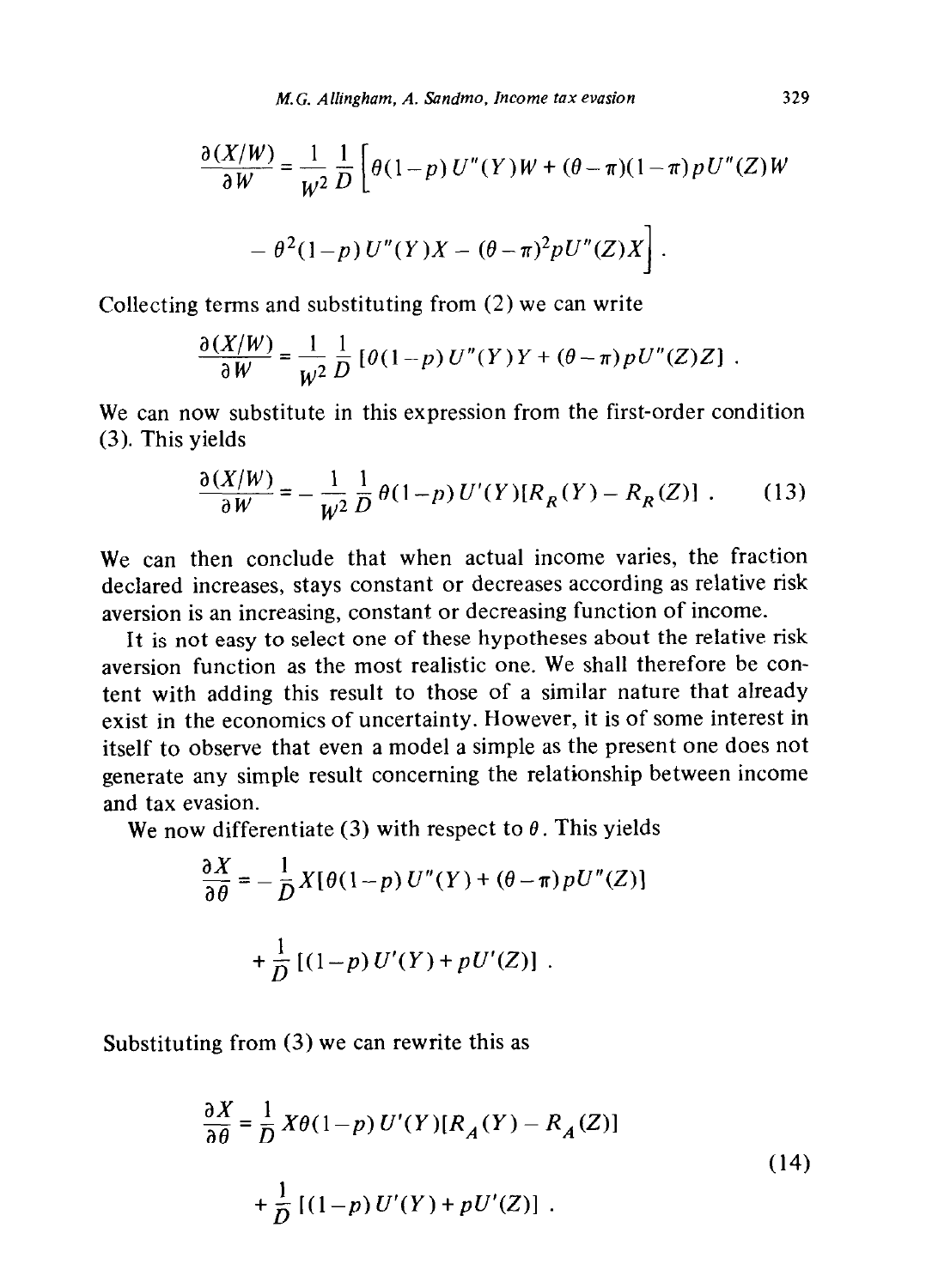The second of the two terms on the right is unambiguously negative. The first term is positive, zero or negative according as absolute risk aversion is decreasing, constant or increasing. Of these decreasing absolute risk aversion seems to be the most attractive assumption, but we must then conclude that no clearcut hypothesis emerges as to the connection between the regular tax rate and reported income.

The economic meaning of this result is best seen if we regard the two terms in (14) as the income effect and the substitution effect, respectively. The latter is negative because an increase in the tax rate makes it more profitable to evade taxes on the margin. The former is positive because an increased tax rate makes the tax payer less wealthy, reducing both Y and Z for any level of  $X$ , and this, under decreasing absolute risk aversion, tends to reduce evasion.

The next question we investigate is how reported income depends on the penalty rate. From (3) we get

$$
\frac{\partial X}{\partial \pi} = -\frac{1}{D} \left( W - X \right) (\theta - \pi) p U''(Z) - \frac{1}{D} p U'(Z) . \tag{15}
$$

These terms are both positive, so that an increase in the penalty rate will always increase the fraction of actual income declared.

Finally, we differentiate (3) with respect to p to obtain

$$
\frac{\partial X}{\partial p} = \frac{1}{D} \left[ -\theta U'(Y) + (\theta - \pi) U'(Z) \right] \,. \tag{16}
$$

This derivative is positive; an increase in the probability of detection will always lead to a larger income being declared.

Summing up the comparative static analysis of our model, we may note that although it does not yield any clear-cut results in the analysis of changes in actual income and in the tax rate, unambiguous results can be derived for the two parameters of the model which are of particular interest for policy purposes in this field, viz. the penalty rate and the probability of detection. The former is a parameter over which the tax authority exercises direct control; the latter it may be assumed to control indirectly through the amount and efficiency of resources spent on detecting tax evasion. The model implies that these two policy tools are substitutes for each other. While the expected tax yield would fall with a decrease of  $p$ , the loss of tax revenue could be compensated by an increase of  $\pi$ .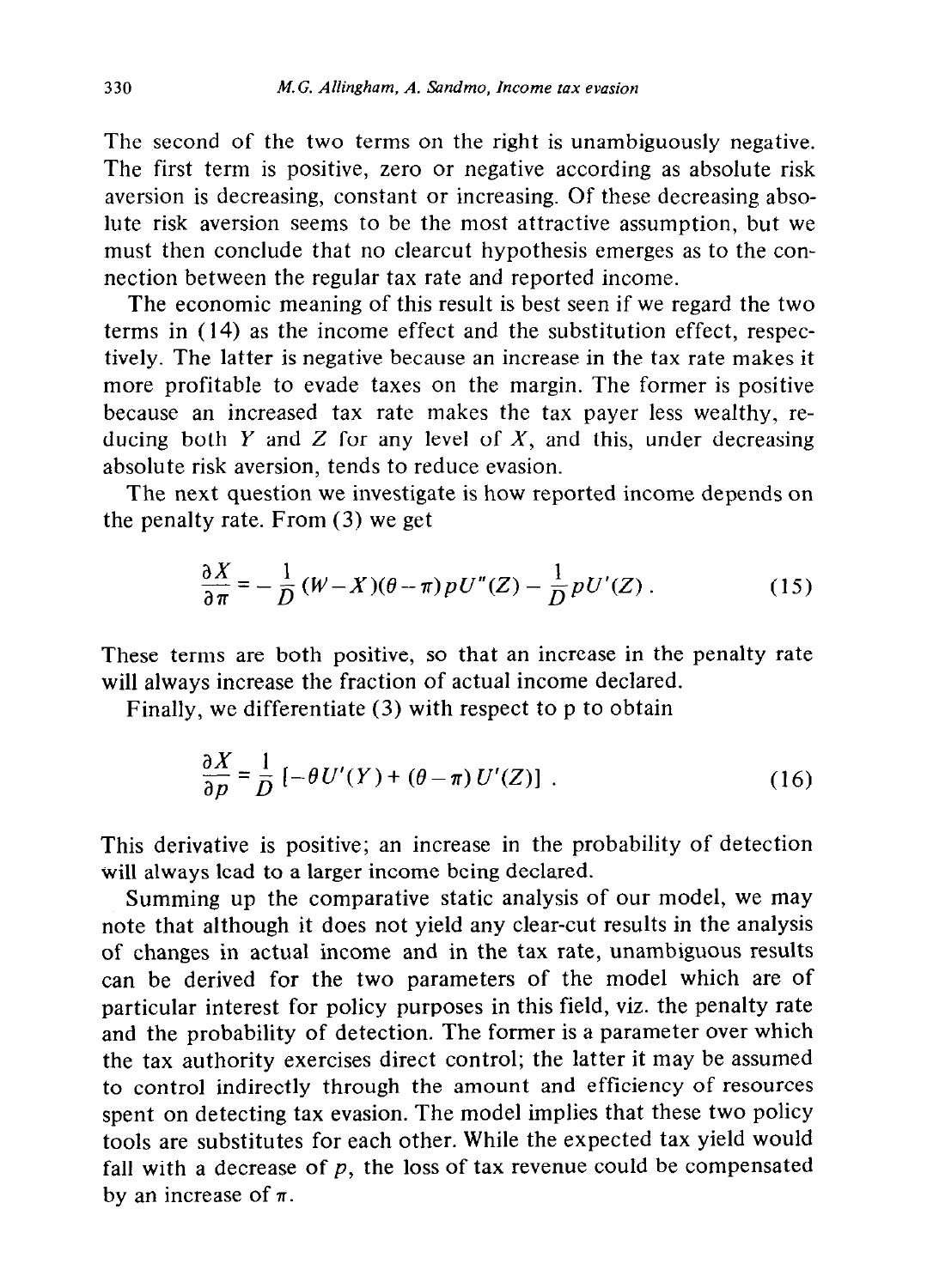#### **4. Variable probability of detection**

We have assumed the probability of detection to be exogenously given to the individual taxpayer; consequentiy it is independent of the amount of income he reports. This may not be entirely satisfactory, but a natural hypothesis on the nature of the dependence does not immediately suggest itself. If we write  $p = p(X)$ , should  $p'(X)$  be positive or negative? On the one hand the tax authorities might believe that the rich are most likely to evade taxes, thus making  $p'(X) > 0$ . On the other hand they might base their policy on the statistical hypothesis that in the absence of any knowledge about actual income, a person with a low reported income is more likely to be an evader; the tax authorities would then formulate a rule according to which  $p'(X) < 0$ .

It seems difficult to choose between these two hypotheses unless we introduce the further assumption that although the tax authorities do not know the taxpayer's actual income they do know his profession, and they have some ideas about normal incomes in the various professions. They would then formulate a  $p(X)$  function for each profession, and each such function would have  $p'(X) < 0$ ; a person reporting an income below the average of his profession is more likely to be investigated than one reporting an income above the average. This might well be consistent with the first of the two hypotheses mentioned above, since the  $p(X)$  functions might shift upward with increasing average professional income. Within our framework of individual choice  $p'(X)$  $\leq$  0 seems the more natural hypothesis and will be adopted in the following.

It is interesting to see how this added complication affects our comparative static results. Expected utility must now be written as

$$
E[U] = [1 - p(X)] U(Y) + p(X) U(Z), \qquad (17)
$$

and the first-order condition becomes

$$
-p'(X) U(Y) - \theta [1 - p(X)] U'(Y)
$$
  
+p'(X) U(Z) - (\theta - \pi) p(X) U'(Z) = 0. (18)

One small problem arises now because the dependence of  $p$  on  $X$  might create non-concavities in  $E[U]$ . Although we shall only be concerned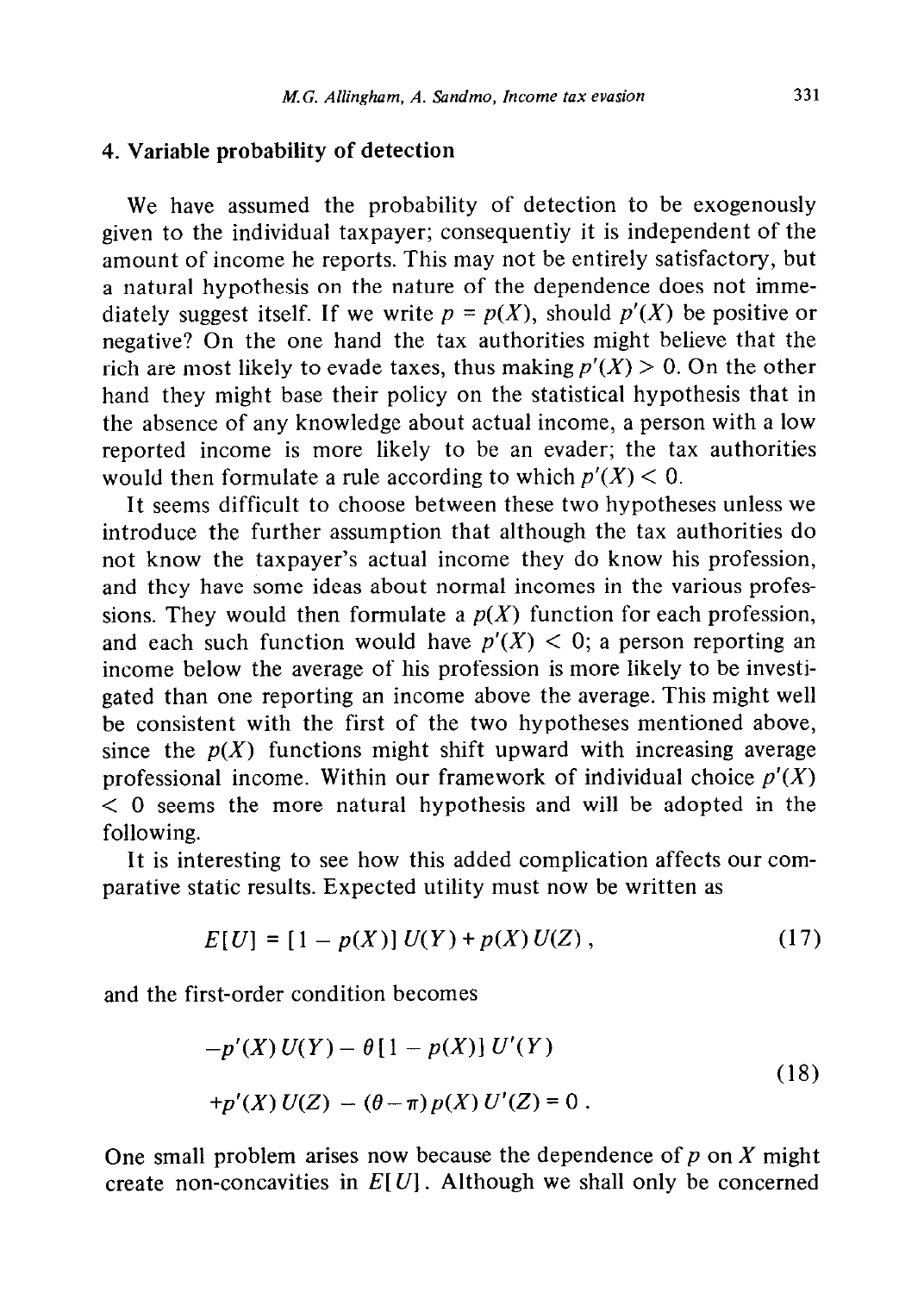with local properties of  $E[U]$  we may as well eliminate this problem by assuming very naturally that  $p''(X) \ge 0$ . Then all terms in the secondorder derivative, which we shall now write as  $D^*$ , will be negative.

We now limit ourselves to an investigation of the effect of changes in the two policy parameters which are presumably most relevant for the control of tax evasion, viz. the penalty rate and the probability of detection. Differentiating (18) with respect to  $\pi$  yields

$$
\frac{\partial X}{\partial \pi} = -\frac{1}{D^*} (W - X)(\theta - \pi) p(X) U''(Z) - \frac{1}{D^*} p(X) U'(Z)
$$
  
+ 
$$
\frac{1}{D^*} (W - X) p'(X) U'(Z).
$$
 (19)

The first two terms on the right correspond to the two terms in (15) and are both positive. The dependence of  $p$  on  $X$  adds a third term which is also unambiguously positive. The conclusion from the simpler model therefore carries over; a rise in the penalty rate will lead to an increase in declared income.

Our previous derivative  $\partial X/\partial p$  has no direct counterpart in the present model, since *p* is now endogenously determined. However, it is possible to study a shift in the  $p(X)$  function, e.g. by writing it as  $p(X)$ *+ e*, differentiating with respect to  $\epsilon$  and evaluating the derivative at  $\epsilon$  = 0. The result is then

$$
\frac{\partial X}{\partial \epsilon} = \frac{1}{D^*} \left[ -\theta U'(Y) + (\theta - \pi) U'(Z) \right] , \qquad (20)
$$

which is an expression of exactly the same form as the previous one in (16) and therefore positive. A positive shift in the  $p(X)$  function will increase declared income and reduce tax evasion.

### **5. The dynamic case**

We now leave the problem where the individual has only to make one declaration, or where his problems in different time periods are independent, and consider the more general case where the individual must make a sequence of (interrelated) decisions. Essentially, the problem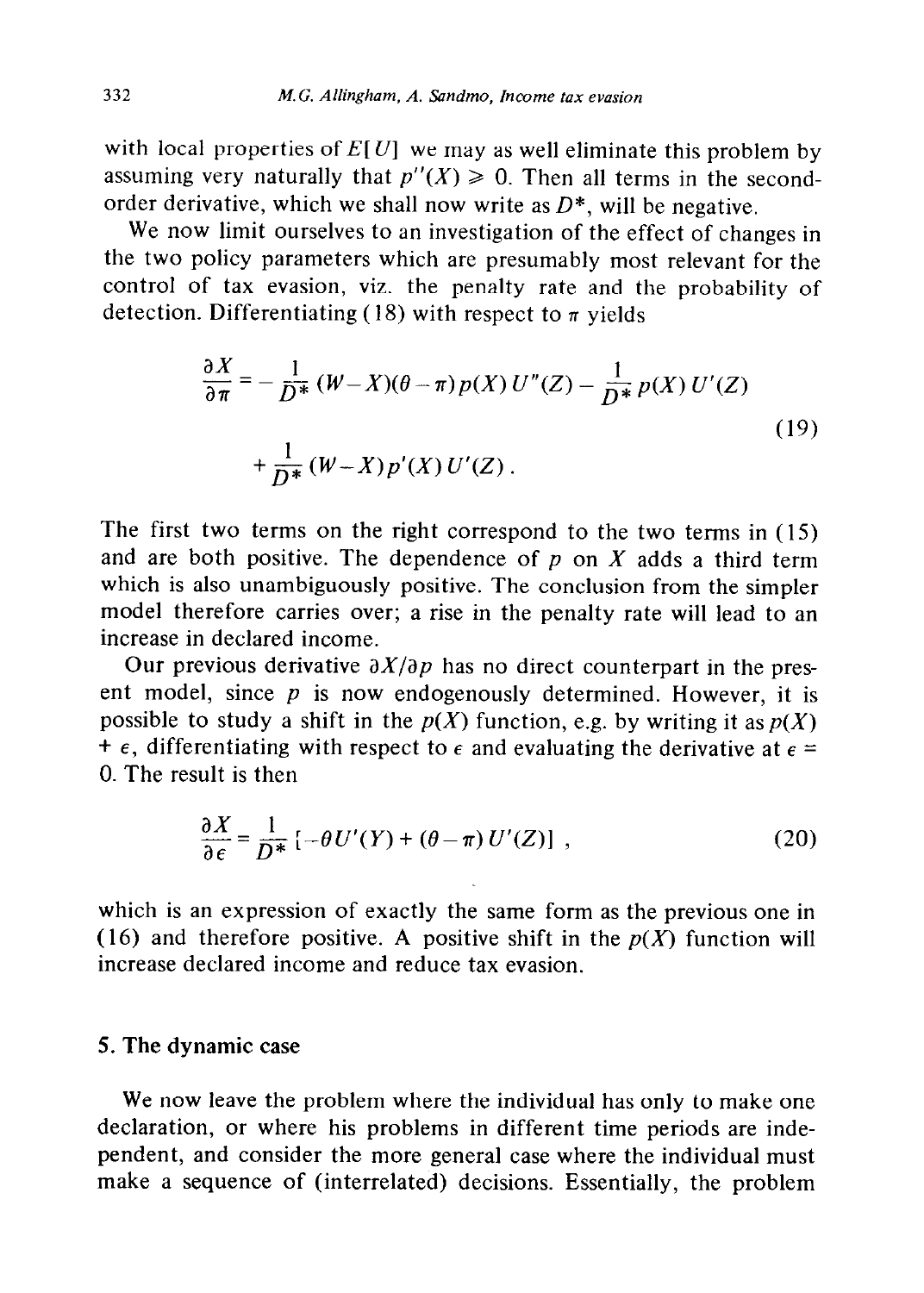arises because it is plausible that if the individual is discovered cheating today he will be investigated, and thus if he was cheating discovered, for yesterday.

The purpose of this section is to investigate the dynamic rather than the comparative static aspects of his declarations: for example whether for fixed parameters (tax rates, etc.) his declarations will increase or decrase over time, rather than whether in a fixed period the declaration will increase or decrase if a parameter is changed. The latter question is still of interest, but as it may be investigated using the methods of the previous sections is not discussed here.

We work in discrete time, and to simplify the analysis we assume that the individual has an infinite life expectancy; as we shall see the individual breaks his planning period down into a number of finite length subperiods, so this involves no serious loss of generality  $-$  except for the individual who would be near the end of his life. To abstract from other problems we will also assume that the individual has no time preference, and does not anticipate or postpone income by borrowing or saving.

To formalize our rationale for examining the dynamic problem we continue to assume that there is a fixed probability p of the individual's being discovered in period  $t$  evading tax in that period, if he does evade. However, if he is discovered in period t he is now investigated, and therefore discovered, for all preceding periods back to the time when he last paid the full amount  $-$  either voluntarily or because he was discovered. The individual has a fixed income in all periods, which, as we no longer change, we shall normalize to unity; he may, however, vary the amount he declares  $X_t$ , in each period t (measured from some time when a full declaration was last made), provided that he neither declares a negative income nor more than he receives, that is  $0 \le X_t \le 1$ . Now if the individual is not discovered in period  $t$  his post tax income is simply

$$
Y_t = 1 - \theta X_t, \qquad (21)
$$

while if he is discovered he must pay a penalty on all he has evaded since the time when he last paid the full amount, so his post-tax income is

$$
Z_t = 1 - \theta X_t - \Pi \sum_{\tau=1}^t (1 - X_\tau). \tag{22}
$$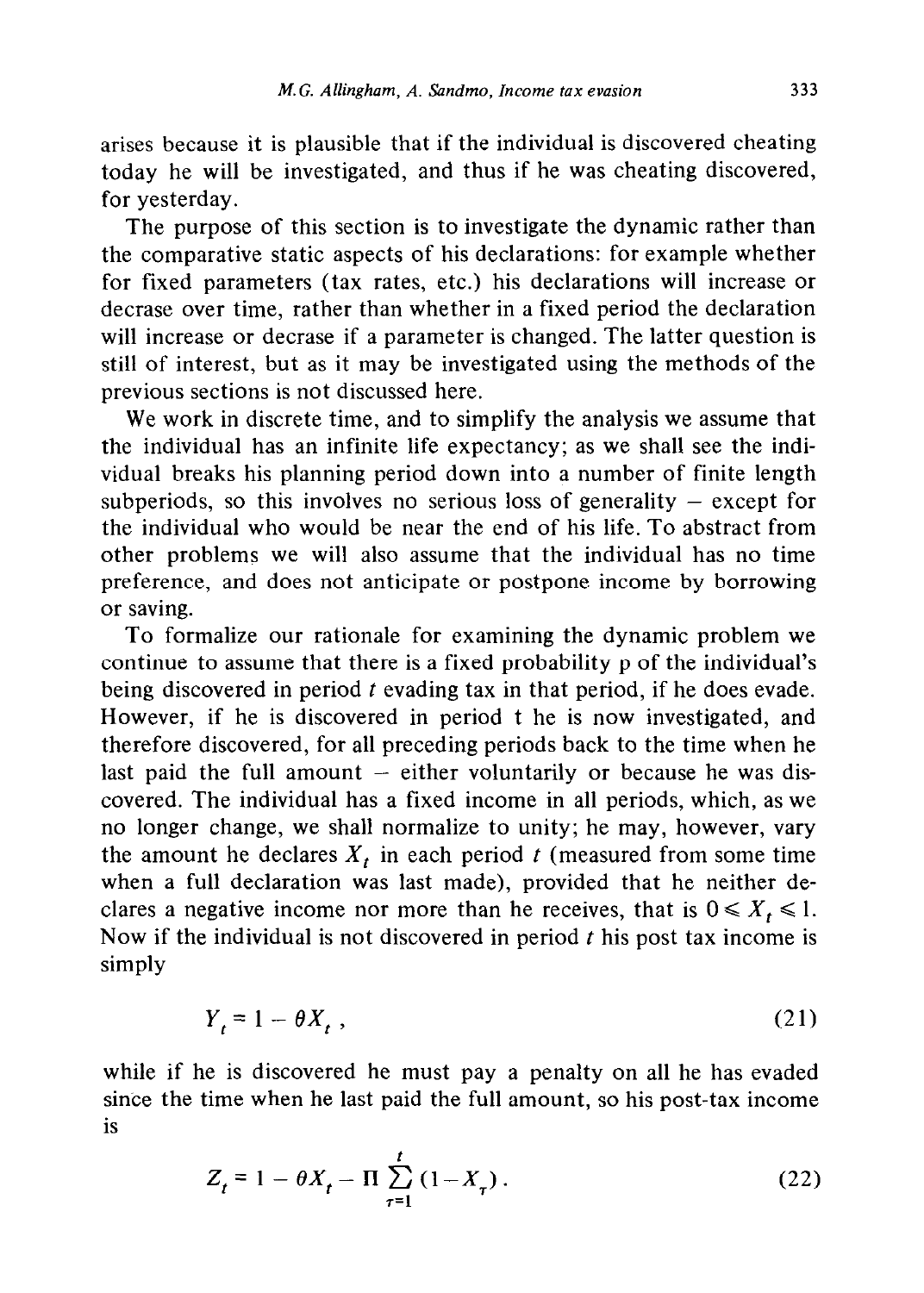Such a penalty rule is clearly arbitrary, but is not without interest. Investigation is obviously costly for the authorities (or otherwise  $p = 1$ ), and a plausible rule-of-thumb for rationing these investigations would be to make a preliminary random investigation in each period, and then continue investigating backwards as long as this yielded some revenue, stopping when it did not. Our rule would be consistent with such behaviour. We latter comment on the alternative of investigating the entire past of a discovered evader, but ignore the possibility of his being discovered today affecting his future p.

The problem involves interrelationships between declarations at different times in two ways: firstly today's decision must be influenced by past declarations, since these determine the penalty if caught; and secondly, a decision to cheat today involves mortgaging the future, since the stochastic penalty is in effect delayed. Before considering the consistent individual who appreciates both of these interdepencies it is constructive to consider the simpler case of the myopic individual who appreciates only the first.

The myopic individual then ignores the effect of his actions today on his future, and as he must take the past as given he is essentially in a static framework. This case is, however, worth a brief examination here as the form of the problem is slightly different to that of the static problem (specifically the penalty is no longer proportional to the underdeclaration), and also as it simply illustrates the concepts we shall be interested in.

The questions we shall consider are the following: ( 1) whether the individual will initially make a partial underdeclaration, that is whether  $0 < X < 1$ ; (2) whether in some period, say *T*, he will declare his full income, that is whether there exists a *T* such that  $X_T = 1$ ; and (3) whether his declarations will increase (or decrease) over time, that is whether  $X_t > X_s$  for  $t > s$ . These three properties essentially define the qualitative nature of his declaration path over time.

Since the myopic individual ignores the future and must take the past as given he maximizes, in each period  $t$ , the expected value of his utility level in that period, that is

$$
E[U_t] = (1-p)U(Y_t) + pU(Z_t),
$$
\n(23)

where  $Y_t$  (post-tax income if not discovered) and  $Z_t$  (post-tax income if discovered) are as defined above.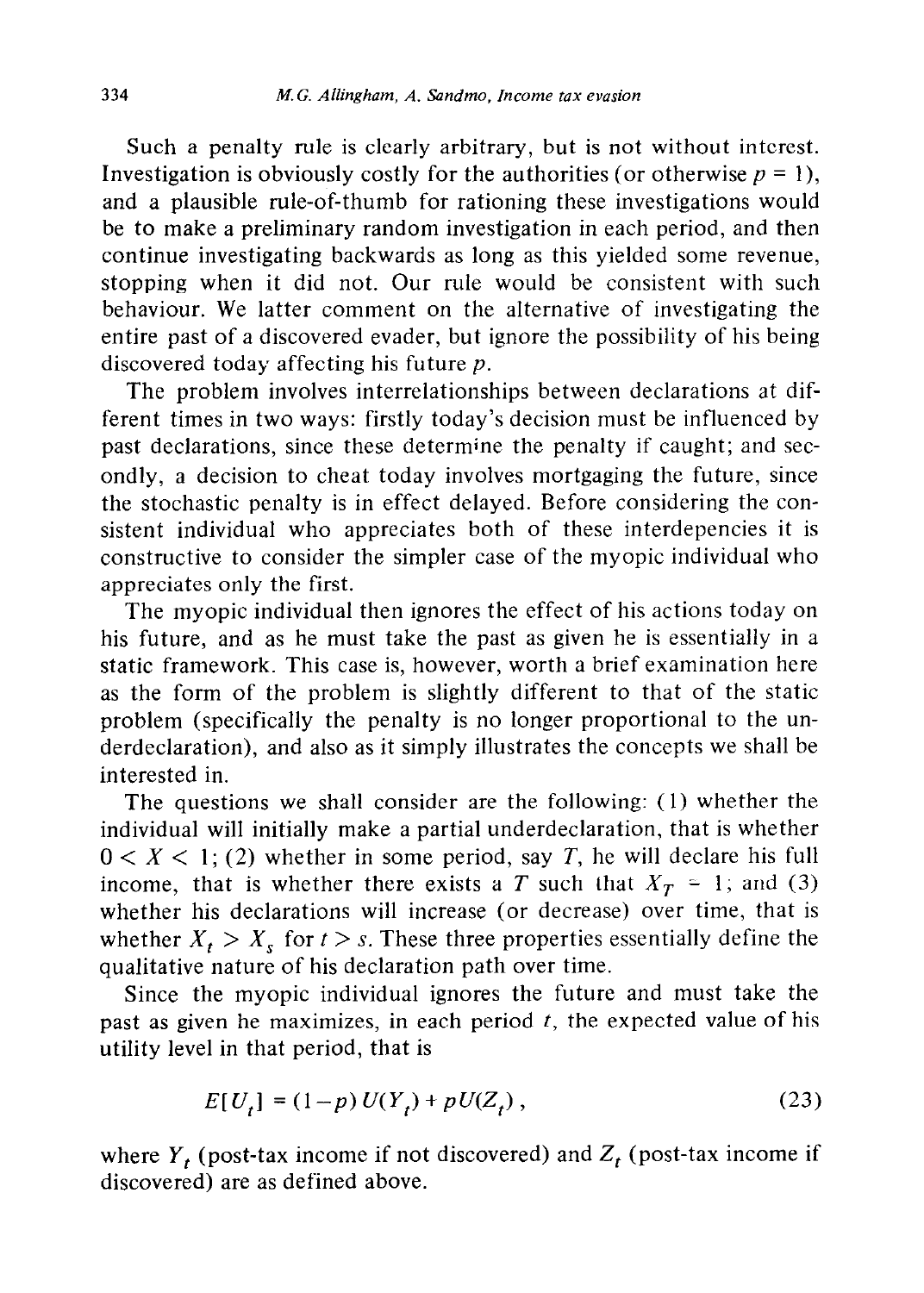We first note that for  $t = 1$  we have  $Y_1 = 1 - \theta X_1$  and  $Z_1 = 1 - \theta X_1$  $-$  II( 1 - X<sub>1</sub>), so the problem is identical to the static case. It follows that there will be situations where an initial partial underdeclaration is made, which answers our first question; these are the interesting cases which we shall consider.

To answer our second question we first show that  $X_t$  does not tend asymptotically to 1 (for we later require inf  $\{1 - X_t\} > 0$ ). If  $X_t < 1$ for all  $t$  it is clear that

$$
(1-p) U(Y_t) + pU(Z_t) > U(1-\theta).
$$
 (24)

Then taking  $t \to \infty$  we would have, if  $X_t \to 1$ ,

$$
pU\left(1-\theta-\Pi\sum_{1}^{\infty}(1-X_{\tau})\right)>pU(1-\theta),
$$

which would imply  $\Sigma_1^*$  (1 -  $X_{\tau}$ ) < 0, which is impossible as  $X_t$  < 1. Having cleared up this minor point we now show that the left side of (24) tends to minus infinity; since the right side is constant this means that (24) cannot hold for all t, so that at some t,  $X_t = 1$ . The first term  $(1 - p) U (Y_t) \le (1 - p) U (1)$  is clearly bounded. In the second we have

$$
Z_t = 1 - \theta X_t - \Pi \sum_{1}^{t} (1 - X_{\tau}) \leq 1 - \theta X_t - \Pi t K \rightarrow -\infty,
$$

where  $K = \inf \{1 - X_{\tau}\} > 0$ ; it follows that the second term itself,  $U(Z<sub>t</sub>)$ , and thus the left side, tend to minus infinity.

The answer to our third question is in the affirmative, that is declarations increase over time. To show this we first digress to consider our simple static model with a fixed penalty C, so we have  $Z = 1 - \theta X$  $- \Pi(1 - X) - C$ , rather than  $Z = 1 - \theta X - \Pi(1 - X)$ . Proceeding as in section 3 we may obtain the effect of a change in this fixed penalty as

$$
\frac{\partial X}{\partial C} = -\frac{1}{D} (\theta - \Pi) pU''(Z) > 0.
$$

By integrating it follows that if  $C' > C$  then  $X' > X$  (providing X and  $X'$  are both interior solutions). The relevance of this to our problem is immediate, for the passage of time is equivalent to the increase of a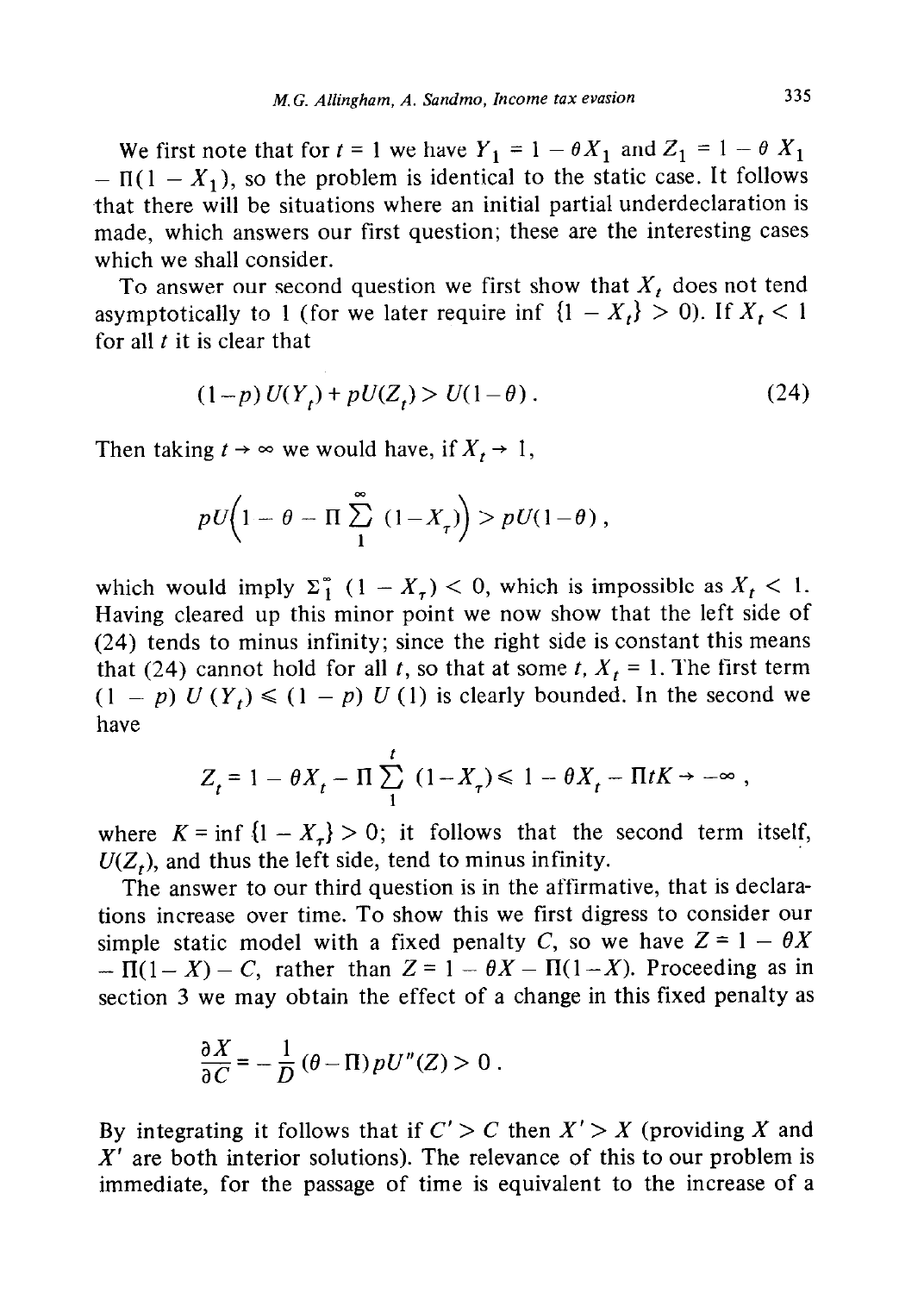fixed penalty; this is because we may always write  $Z_t$  as  $1 - \theta X_t$  - $\Pi(1-X_t) - C_t$  where  $C_t = \Pi \sum_{1}^{t-1} (1-X_t)$ . Since  $C_{t+1} = C_t + \Pi$  $> C_t$ , it follows that  $X_{t+1} > X_t$ .

We now turn to the consistent individual, and recall that the essential difference between this and the myopic is that the consistent appreciates that by cheating today he is placing himself in a worse position tomorrow. Because of this we may obtain at least intuitive ideas on his declaration path from that of the myopic individual.

Since the individual considers the whole of the future he maximizes lifetime utility, which we specify to take the simple form  $\sum_{i=1}^{\infty} E[U_i]$ . When this infinite sum does not converge, which will typically be the case, we specify that he maximizes  $1/T \sum_{i=1}^{r} E[U_i]$ , where *T* is some time which divides the future into independent periods; specifically,  $E[U_s]$  is independent of  $X_t$  if  $s \leq T < t$ . Clearly T will be the period when the individual first plans to declare his full income, or alternatively is discovered. For this to be well-defined we must of course ensure that  $T < \infty$ , but this is simply our second question, which we consider below.

First, however, we note that an initial partial underdeclaration is possible, so  $0 \lt X_1 \lt 1$ , or equivalently,  $T > 1$ . This may be shown in exactly the same way as in the static or myopic cases.

To answer our second question, we use the analysis for the myopic individual. If in some period  $t$  the taxpayer declares his full income the sum of his future expected utilities is

$$
[U(1-\theta)] + [(1-p)U(1-\theta X_{t+1}) + pU(1-\theta X_{t+1} - \Pi(1-X_{t+1}))] + ... ,
$$
\n(25)

while if  $X_t < 1$  the corresponding sum, if he is not discovered in period t, is

$$
[(1-p)U(Y_t) + pU(Z_t)] + [(1-p)U(1 - \theta X'_{t+1}) + pU(1 - \theta X'_{t+1})
$$
  
-  $\Pi(1 - X'_{t+1}) - \Pi \sum_{i=1}^{t} (1 - X_i)] + ...$  (26)

though if he is discovered it is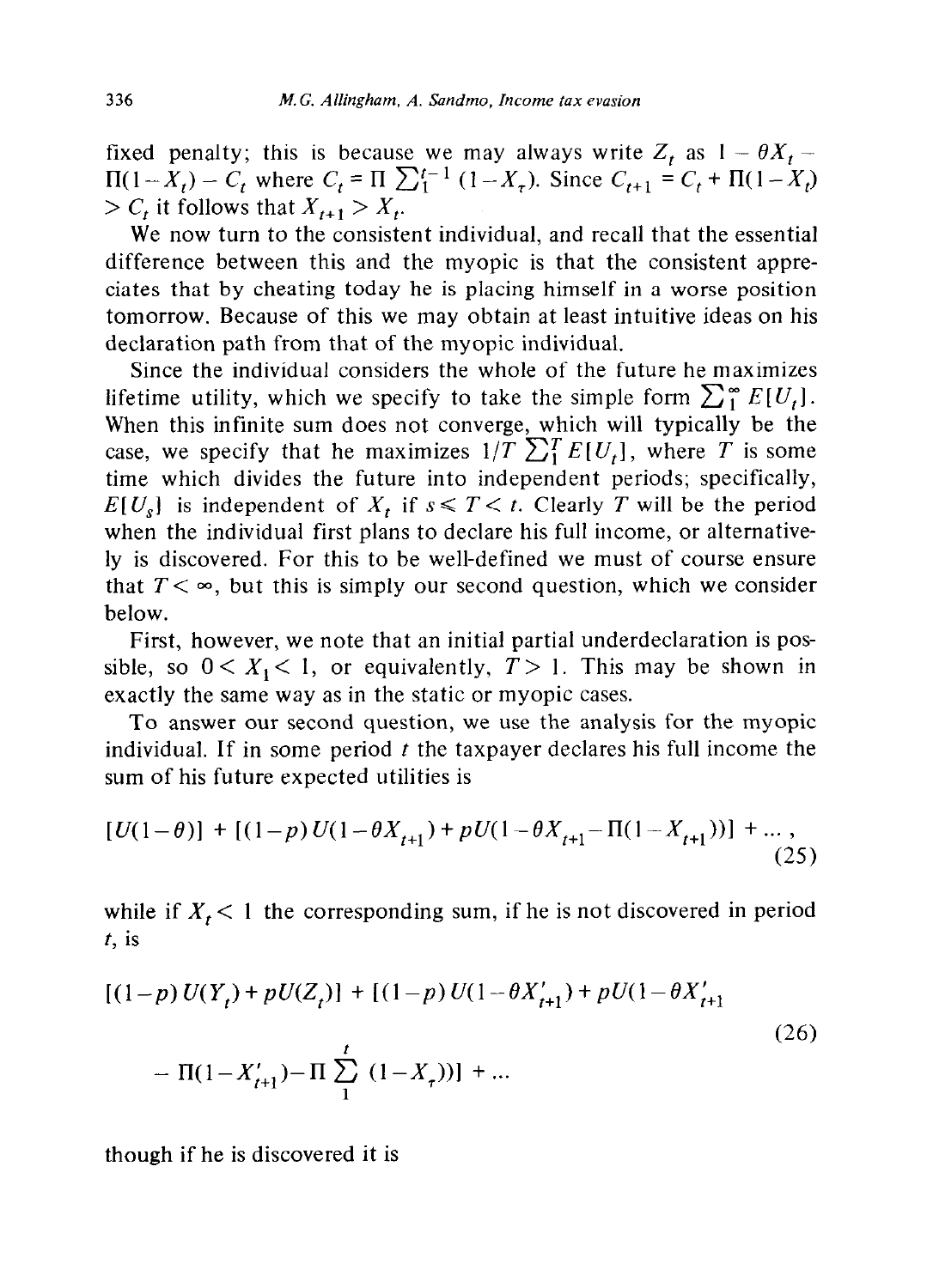$$
[(1-p)U(Y_t) + pU(Z_t)]
$$
\n
$$
+ [(1-p)U(1 - \theta X_{t+1}^{"}) + pU(1 - \theta X_{t+1}^{"}- \Pi(1 - X_{t+1}^{"}))] + ...
$$
\n(27)

In these expressions  $X_{t+1}$ ,  $X'_{t+1}$ , and  $X''_{t+1}$  are the respective optimal declarations in period  $t + 1$ ; of course he only knows if he is discovered in period  $t$  at the end of that period, so the probabilistic nature of the first terms in (26) and (27) make sense. In parallel with the myopic individual it is clear that *T* is finite if the individual terms of (25) are not less than the corresponding terms of both (26) and (27), with strict inequality from some term. Now it is clear that the second term in (26) is less than the second term in (25), for it is the highest expected utility level achievable with the positive fixed penalty  $\Pi \Sigma_1^t (1 - X_\tau)$  as opposed to that achievable with zero fixed penalty; the second term in (27) is of course equal to that in (25). This argument may be repeated for all subsequent terms, so the (weak inequality) condition is fulfilled for all terms beyond the first. For the first term, however, the myopic argument immediately tells us that the (strong inequality) condition is fulfilled for some t. It follows that *T* is finite.

An interesting corollary to this, apart from the choice process being well-defined, is that the consistent individual will always declare more than the myopic: it is then indeed "short-sighted to evade taxes". Finally, if the individual knows that once he is discovered his whole past will be investigated,- his behaviour is straightforward: he will act exactly as he would in the case we have considered until period *T,* and thereafter declare everything.

#### 6. **Concluding remarks**

We have examined some static and dynamic aspects of the decision to evade income taxes. The model we have used is clearly rather special, and we can claim no more for it than that it seems to'yield some insight into the structure of the problem. We also hope that the approach will suggest other topics for research in the field, both theoretical and empirical.

Of theoretical topics the ones which immediately suggest themselves are perhaps various generalizations of the present model. One possibility is to extend the model to take account of labour supply decisions;